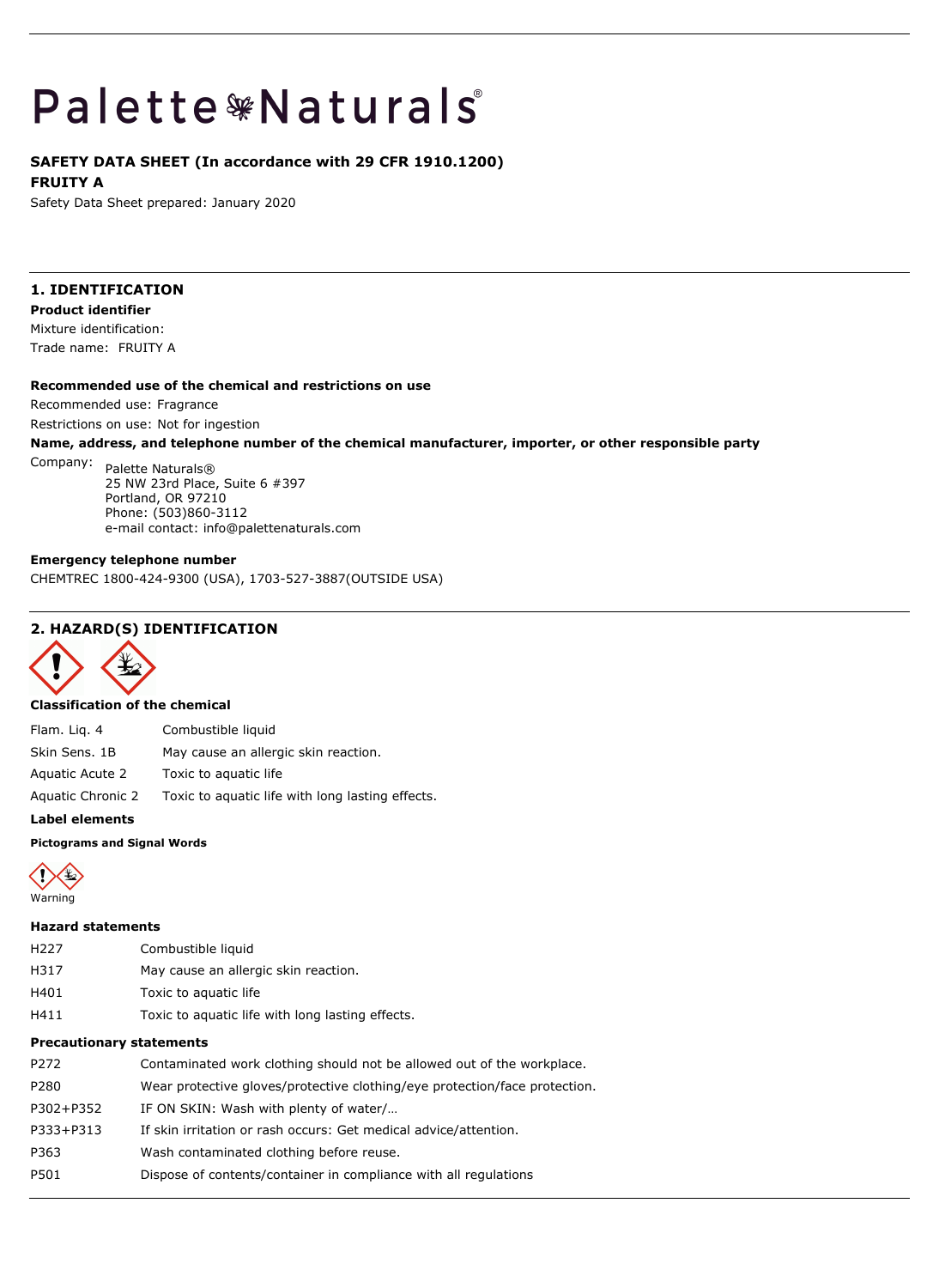### **3. COMPOSITION/INFORMATION ON INGREDIENTS**

### **Substances**

Data not available

### **Mixtures**

The composition of this proprietary blend is being withheld in compliance with the trade secret provisions of The Hazard Communication Standard (29 CFR 1910.1200(i)).

| List of components |                       |                                                               |                                                                                                                                             |                            |
|--------------------|-----------------------|---------------------------------------------------------------|---------------------------------------------------------------------------------------------------------------------------------------------|----------------------------|
| Qty                | <b>Name</b>           | Ident. Numb.                                                  | <b>Classification</b>                                                                                                                       | <b>Registration Number</b> |
| $5 - 10%$          | GAMMA-UNDECALACTONE   | CAS: 104-67-6<br>EC:203-225-4                                 | Aquatic Chronic 3, H412; Aquatic<br>Acute 3, H402                                                                                           | 01-2119959333-34/-         |
| $1 - 5 \%$         | LINALYL ACETATE       | CAS: 115-95-7<br>EC:204-116-4                                 | Flam. Lig. 4, H227; Skin Irrit. 2,<br>H315; Aquatic Acute 3, H402; Eye<br>Irrit. 2B, H320; Skin Sens. 1B,<br>H317                           | 01-2119454789-19 / -       |
| $1 - 5\%$          | D-LIMONENE            | CAS: 5989-27-5<br>EC:227-813-5<br>Index:601-029-<br>$00 - 7$  | Flam. Lig. 3, H226; Asp. Tox. 1,<br>H304; Aquatic Acute 1, H400;<br>Aquatic Chronic 1, H410; Skin<br>Sens. 1B, H317; Skin Irrit. 2,<br>H315 | 01-2119529223-47/-         |
| $1 - 5 \%$         | <b>BENZYL ACETATE</b> | CAS: 140-11-4<br>EC:205-399-7                                 | Aquatic Chronic 3, H412; Aquatic<br>Acute 2, H401                                                                                           | 01-2119638272-42 / -       |
| $0.1 - 1$ %        | GERANIOL              | CAS: 106-24-1<br>EC:203-377-1                                 | Skin Irrit. 2, H315; Eye Dam. 1,<br>H318; Aquatic Acute 3, H402; Skin<br>Sens. 1, H317                                                      | 01-2119552430-49/-         |
| $0.1 - 1\%$        | <b>CITRAL</b>         | CAS: 5392-40-5<br>EC:226-394-6<br>Index: 605-019-<br>$00 - 3$ | Skin Irrit. 2, H315; Eye Irrit. 2A, 01-2119462829-23 / -<br>H319; Aquatic Acute 2, H401; Skin<br>Sens. 1, H317                              |                            |

### **4. FIRST AID MEASURES**

### **Description of first aid measures**

In case of skin contact:

Immediately take off all contaminated clothing.

Remove contaminated clothing immediatley and dispose off safely.

In case of eyes contact:

Wash immediately with water.

In case of Ingestion:

Do not induce vomiting, get medical attention showing the SDS and/or label.

In case of Inhalation:

Remove person to fresh air and keep warm and at rest.

**Most important symptoms/effects, acute and delayed**

Data not available

**Indication of any immediate medical attention and special treatment needed**

In case of accident or unwellness, seek medical advice immediately (show directions for use or safety data sheet if possible).

### **5. FIRE-FIGHTING MEASURES**

### **Extinguishing media**

Suitable extinguishing media:

Water.

Carbon dioxide (CO2).

### **Unsuitable extinguishing media:**

None in particular.

### **Specific hazards arising from the chemical**

Do not inhale explosion and combustion gases.

Burning produces heavy smoke.

Hazardous combustion products: Data not available

Explosive properties: Data not available

Oxidizing properties: Data not available

### **Special protective equipment and precautions for fire-fighters**

Use suitable breathing apparatus .

Collect contaminated fire extinguishing media separately. This must not be discharged into drains.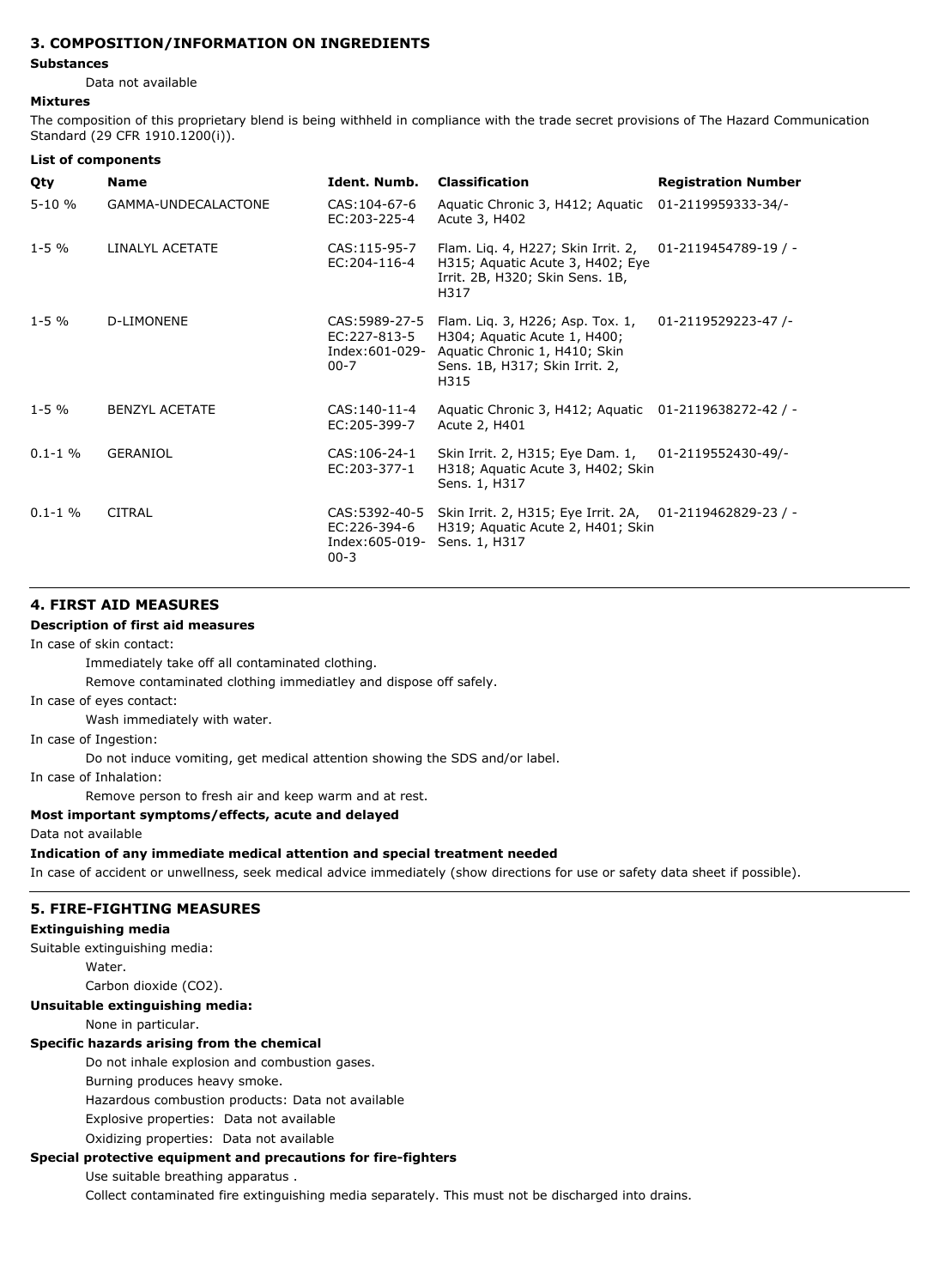### **6. ACCIDENTAL RELEASE MEASURES**

### **Personal precautions, protective equipment and emergency procedures**

Wear personal protection equipment.

Remove persons to safety.

See protective measures under point 7 and 8.

### **Methods and material for containment and cleaning up**

Suitable material for taking up: absorbing material, organic, sand Wash with plenty of water.

### **7. HANDLING AND STORAGE**

### **Precautions for safe handling**

Avoid contact with skin and eyes, inhalation of vapours and mists.

Don't use empty container before they have been cleaned.

Before making transfer operations, assure that there aren't any incompatible material residuals in the containers.

Contamined clothing should be changed before entering eating areas.

Do not eat or drink while working.

See also section 8 for recommended protective equipment.

### **Conditions for safe storage, including any incompatibilities**

Store in a tightly closed container in a cool, dry, well-ventilated area, Away from heat sources.

Storage temperature:

Incompatible materials:

None in particular.

Instructions as regards storage premises:

Adequately ventilated premises.

### **8. EXPOSURE CONTROLS/PERSONAL PROTECTION Control parameters**

#### **Community Occupational Exposure Limits (OEL)**

| Component             | <b>OEL</b><br>Type | Country | Ceiling | Long Term Long Term Short Term Short Term Behaviour Notes<br>ma/m3 | ppm | ma/m3 | ppm |  |
|-----------------------|--------------------|---------|---------|--------------------------------------------------------------------|-----|-------|-----|--|
| <b>BENZYL ACETATE</b> | ACGIH              |         |         |                                                                    |     |       | 10  |  |
| CITRAL                | ACGIH              |         |         |                                                                    |     |       |     |  |

Appropriate engineering controls: Data not available

### **Individual protection measures**

Eye protection:

Use close fitting safety goggles, don't use eye lens.

Protection for skin:

Use clothing that provides comprehensive protection to the skin, e.g. cotton, rubber, PVC or viton.

Protection for hands:

Use protective gloves that provides comprehensive protection, e.g. P.V.C., neoprene or rubber.

Respiratory protection:

Data not available

### **9. PHYSICAL AND CHEMICAL PROPERTIES**

### **Information on basic physical and chemical properties**

Physical State Liquid Appearance and colour: Yellow Odour: Conform Odour threshold: Data not available pH: Data not available Melting point / freezing point: Data not available Initial boiling point and boiling range: Data not available Flash point: 92 °C (197.6 °F) Evaporation rate: Data not available Upper/lower flammability or explosive limits: Data not available Vapour density: Data not available Vapor Pressure (mm Hg @20 $^{\circ}$ C): = 0.046 Relative density: 1.087 g/ml Solubility in water: Data not available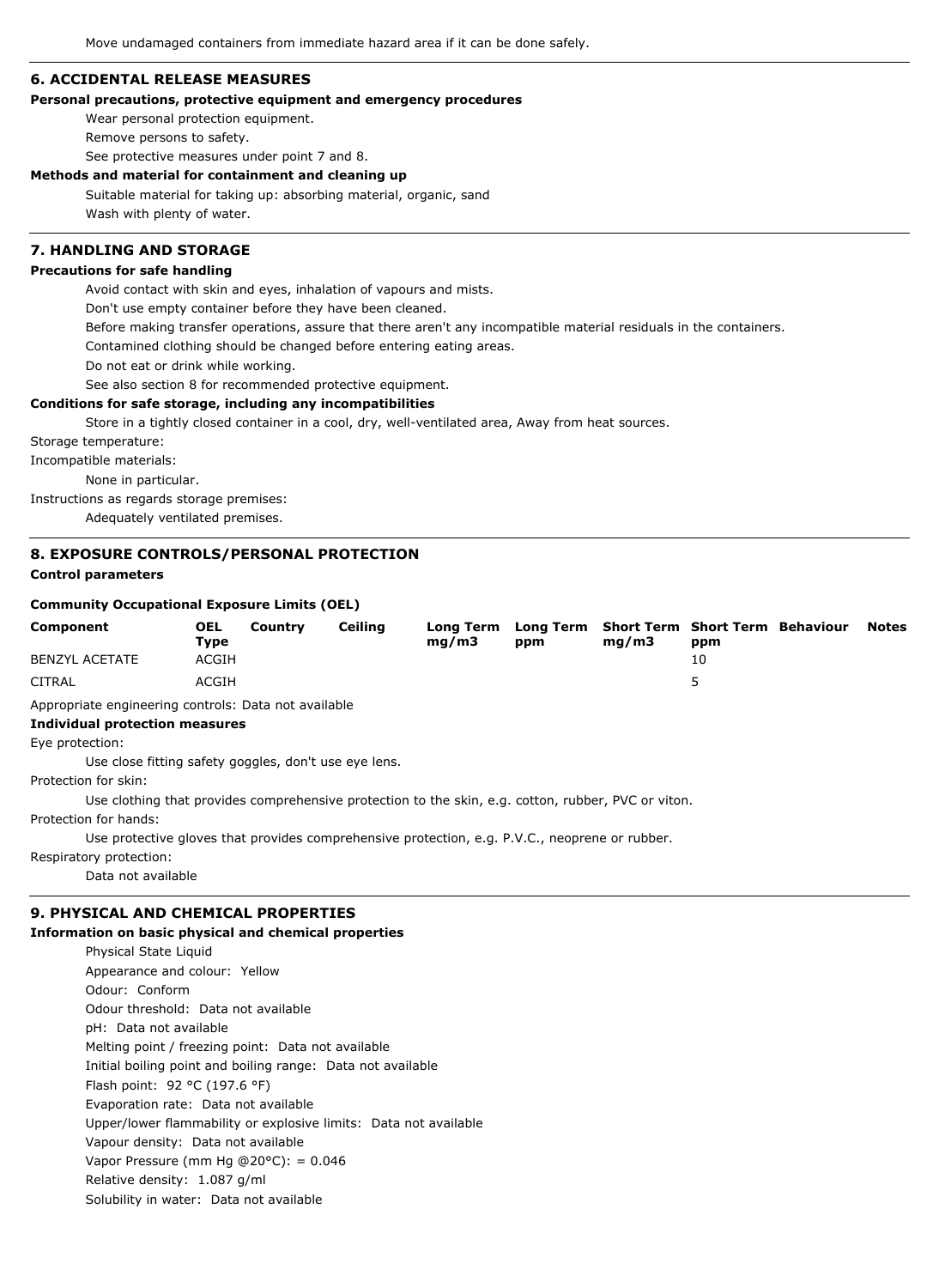Solubility in oil: Data not available Partition coefficient (n-octanol/water): Data not available Auto-ignition temperature: Data not available Decomposition temperature: Data not available Viscosity: Data not available Explosive properties: Data not available Oxidizing properties: Data not available Solid/gas flammability: Data not available Specific Gravity @20°C = 1.089 Refractive Index  $@20°C = 1.446$ VOC (CARB method 310) %: 6.555

### **Other information**

Substance Groups relevant properties Data not available Miscibility: Data not available Fat Solubility: Data not available Conductivity: Data not available

### **10. STABILITY AND REACTIVITY**

### **Reactivity**

Stable under normal conditions

**Chemical stability**

Data not Available.

### **Possibility of hazardous reactions**

None.

**Conditions to avoid**

Stable under normal conditions.

**Incompatible materials** None in particular.

### **Hazardous decomposition products**

None.

### **11. TOXICOLOGICAL INFORMATION**

### **Information on toxicological effects**

### **Toxicological Information of the Preparation**

| a) acute toxicity                                            | not classified                                                   |  |
|--------------------------------------------------------------|------------------------------------------------------------------|--|
|                                                              | Based on available data, the classification criteria are not met |  |
| b) skin corrosion/irritation                                 | not classified                                                   |  |
|                                                              | Based on available data, the classification criteria are not met |  |
| c) serious eye damage/irritation                             | not classified                                                   |  |
|                                                              | Based on available data, the classification criteria are not met |  |
| d) respiratory or skin sensitisation                         | The product is classified: Skin Sens. 1B(H317)                   |  |
| e) germ cell mutagenicity                                    | not classified                                                   |  |
|                                                              | Based on available data, the classification criteria are not met |  |
| f) carcinogenicity                                           | not classified                                                   |  |
|                                                              | Based on available data, the classification criteria are not met |  |
| g) reproductive toxicity                                     | not classified                                                   |  |
|                                                              | Based on available data, the classification criteria are not met |  |
| h) STOT-single exposure                                      | not classified                                                   |  |
|                                                              | Based on available data, the classification criteria are not met |  |
| i) STOT-repeated exposure                                    | not classified                                                   |  |
|                                                              | Based on available data, the classification criteria are not met |  |
| j) aspiration hazard                                         | not classified                                                   |  |
|                                                              | Based on available data, the classification criteria are not met |  |
| Toxicological information on main components of the mixture: |                                                                  |  |

| GAMMA-UNDECALACTONE | LD50 Oral Rat = $18500$ mg/kg |
|---------------------|-------------------------------|
|---------------------|-------------------------------|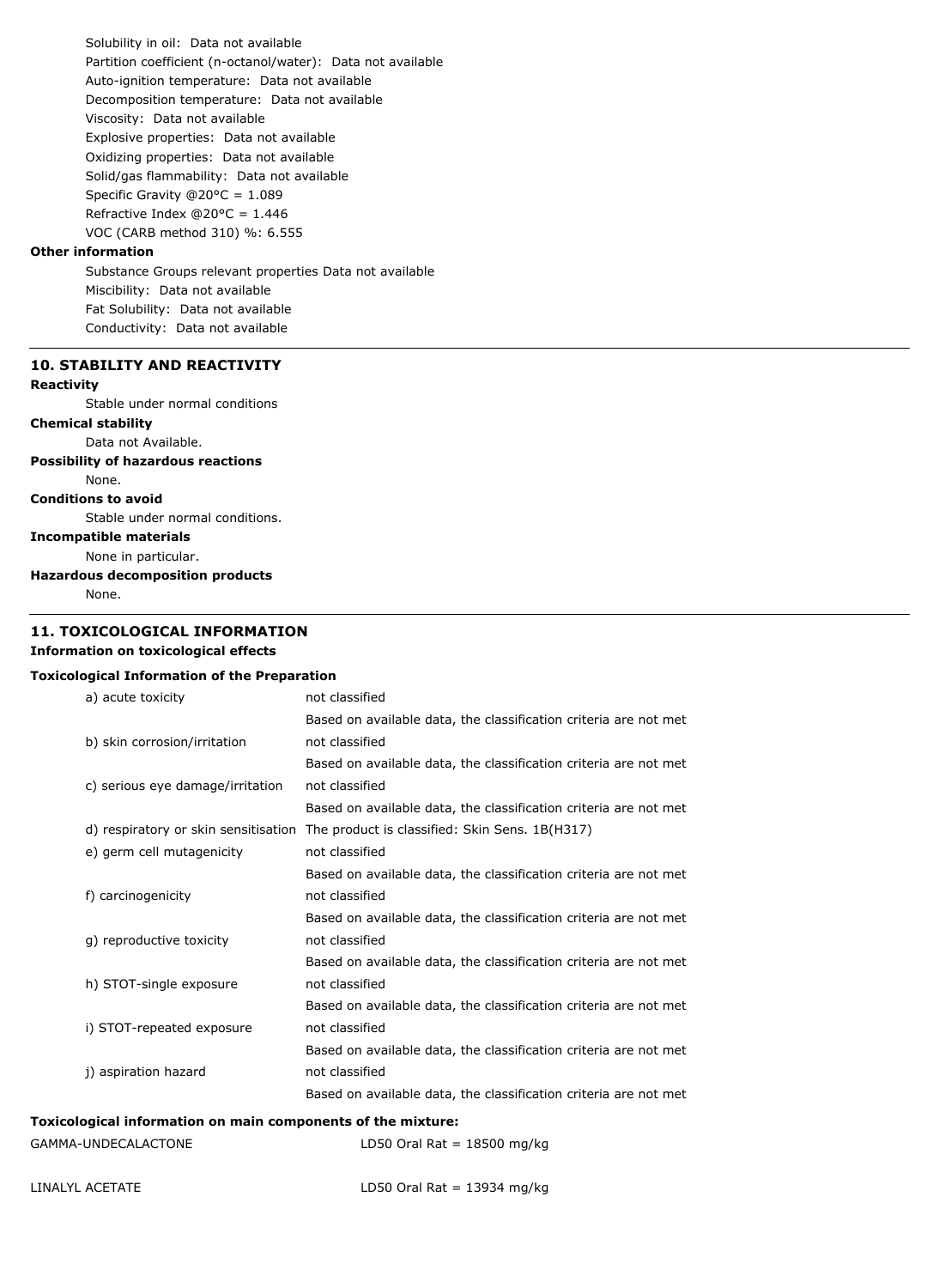| D-LIMONENE            | LD50 Oral Rat = $4400$ mg/kg<br>LD50 Skin Rabbit $> 2000$ mg/kg                               |
|-----------------------|-----------------------------------------------------------------------------------------------|
| <b>BENZYL ACETATE</b> | LD50 Oral Rat = $2490$ mg/kg<br>LD50 Skin Rabbit $>$ 5 g/kg                                   |
| GERANIOL              | LD50 Oral Rat = $3600$ mg/kg<br>LD50 Skin Rabbit $>$ 5000 mg/kg                               |
| CITRAL                | LD50 Oral Rat = $4950$ mg/kg<br>LD50 Skin Rabbit = 2250 mg/kg<br>LD50 Skin Rat $> 2000$ mg/kg |

### **Substance(s) listed on the IARC Monographs:**

None

## **Substance(s) listed as OSHA Carcinogen(s):**

None

### **Substance(s) listed as NIOSH Carcinogen(s):**

None

### **Substance(s) listed on the NTP report on Carcinogens:**

D-LIMONENE BENZYL ACETATE CITRAL

### **12. ECOLOGICAL INFORMATION**

### **Toxicity**

No ecological studies have been conducted on this mixture. Eco-Toxicological Information:

### **List of Eco-Toxicological properties of the product**

The product is classified: Aquatic Acute 2(H401), Aquatic Chronic 2(H411)

### **List of Eco-Toxicological properties of the components**

| Component         | Ident. Numb. Ecotox Data                                    |                                                                                                                               |
|-------------------|-------------------------------------------------------------|-------------------------------------------------------------------------------------------------------------------------------|
| <b>D-LIMONENE</b> | - EINECS: 227- 0.796<br>$813 - 5 - INDEX$ :<br>601-029-00-7 | CAS: 5989-27-5 LC50 Fish Pimephales promelas = $0.619$ mg/L 96 Hr - flow-through $0.619$ -                                    |
|                   |                                                             | LC50 Fish Oncorhynchus mykiss = $35$ mg/L 96 Hr                                                                               |
|                   |                                                             | EC50 Daphnia 69.90000 mg/L 48h                                                                                                |
| <b>CITRAL</b>     | - EINECS: 226-<br>394-6 - INDEX:<br>605-019-00-3            | CAS: 5392-40-5 EC50 Daphnia Daphnia magna = 7 mg/L 48 Hr                                                                      |
|                   |                                                             | EC50 Algae Desmodesmus subspicatus = $16 \text{ mg/L}$ 72H<br>LC50 Fish Leuciscus idus = $4.6$ mg/L 96 Hr - static $4.6 - 10$ |

### **Persistence and degradability**

Data not available

### **Bioaccumulative potential**

Data not available

### **Mobility in soil**

Data not available

### **Other adverse effects**

Data not available

### **13. DISPOSAL CONSIDERATIONS**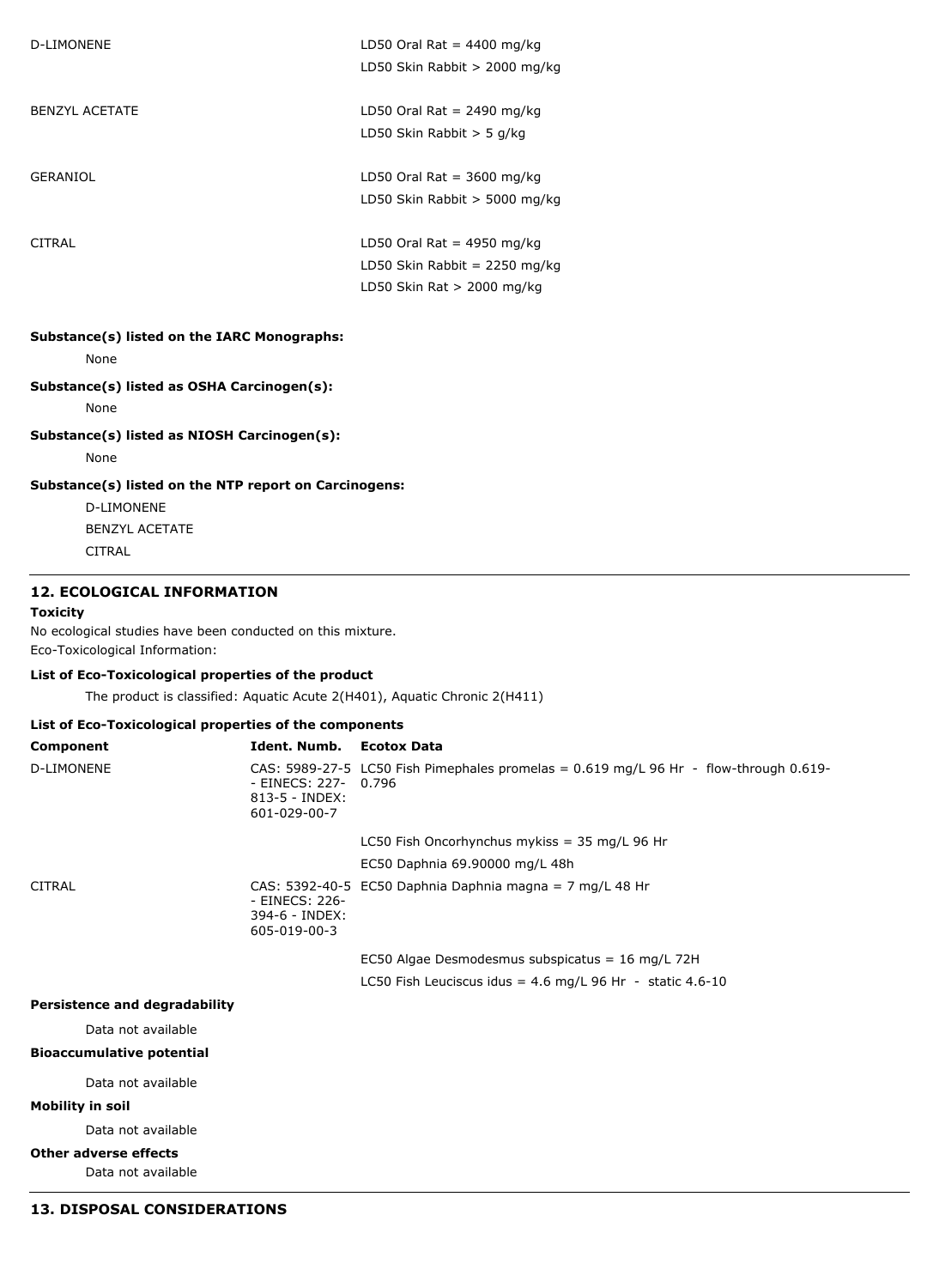#### **Waste treatment methods**

Any disposal practice must be in compliance with local, state and federal laws and regulations (contact local or state environmental agency for specific rules). Do not dump into sewers, any body of water or onto the ground.

Recover if possible. In so doing, comply with the local and national regulations currently in force.

### **14. TRANSPORT INFORMATION**

### **UN number**

ADR-UN number: 3082 DOT-UN Number: N/A IATA-Un number: 3082 IMDG-Un number: 3082

### **UN proper shipping name**

ADR-Shipping Name: ENVIRONMENTALLY HAZARDOUS SUBSTANCE, LIQUID, N.O.S. (D-LIMONENE - ALLYL HEXANOATE) DOT Proper Shipping Name: N/A

IATA-Technical name: ENVIRONMENTALLY HAZARDOUS SUBSTANCE, LIQUID, N.O.S. (D-LIMONENE - ALLYL HEXANOATE) IMDG Technical Name: ENVIRONMENTALLY HAZARDOUS SUBSTANCE, LIQUID, N.O.S. (D-LIMONENE - ALLYL HEXANOATE)

### **Transport hazard class(es)**

ADR-Class: 9

DOT Hazard Class: N/A IATA-Class: 9 IMDG-Class: 9

#### **Packing group**

ADR-Packing Group: III ADR exempt: N/A IATA-Packing group: III IMDG-Packing group: III

#### **Environmental hazards**

Marine pollutant: Yes

Most important toxic component: D-LIMONENE

#### **Transport in bulk according to Annex II of MARPOL73/78 and the IBC Code**

Data not available

### **Special precautions**

\*Note: In containers of 119 gallons or less, this product is not regulated by D.O.T. - Ground Transportation

### **15. REGULATORY INFORMATION**

**USA - State specific regulations**

**California Proposition 65**

### **Substance(s) listed under California Proposition 65:**

no substances listed

### **16. OTHER INFORMATION**

### Safety Data Sheet prepared: January 2020

The information contained in this SDS was obtained from current and reputable sources available at the time of generation. This information is provided as guidance regarding the health and safety assessment of the material for safe handling, use, processing, storage, transportation, disposal and release and without any warranty, expressed or implied regarding its accuracy. It is the user's responsibility to assess safe conditions of use of the material in combination with any other material or in any process.

#### **Additional classification information**

This SDS cancels and supercedes any prior release.



HMIS Health: 0 = Minimal Hazard HMIS Flammability: 2 = Combustible liquid HMIS Reactivity: 0 = Minimal Hazard HMIS P.P.E.: Safety glasses, gloves NFPA Health: 0 = MINIMAL